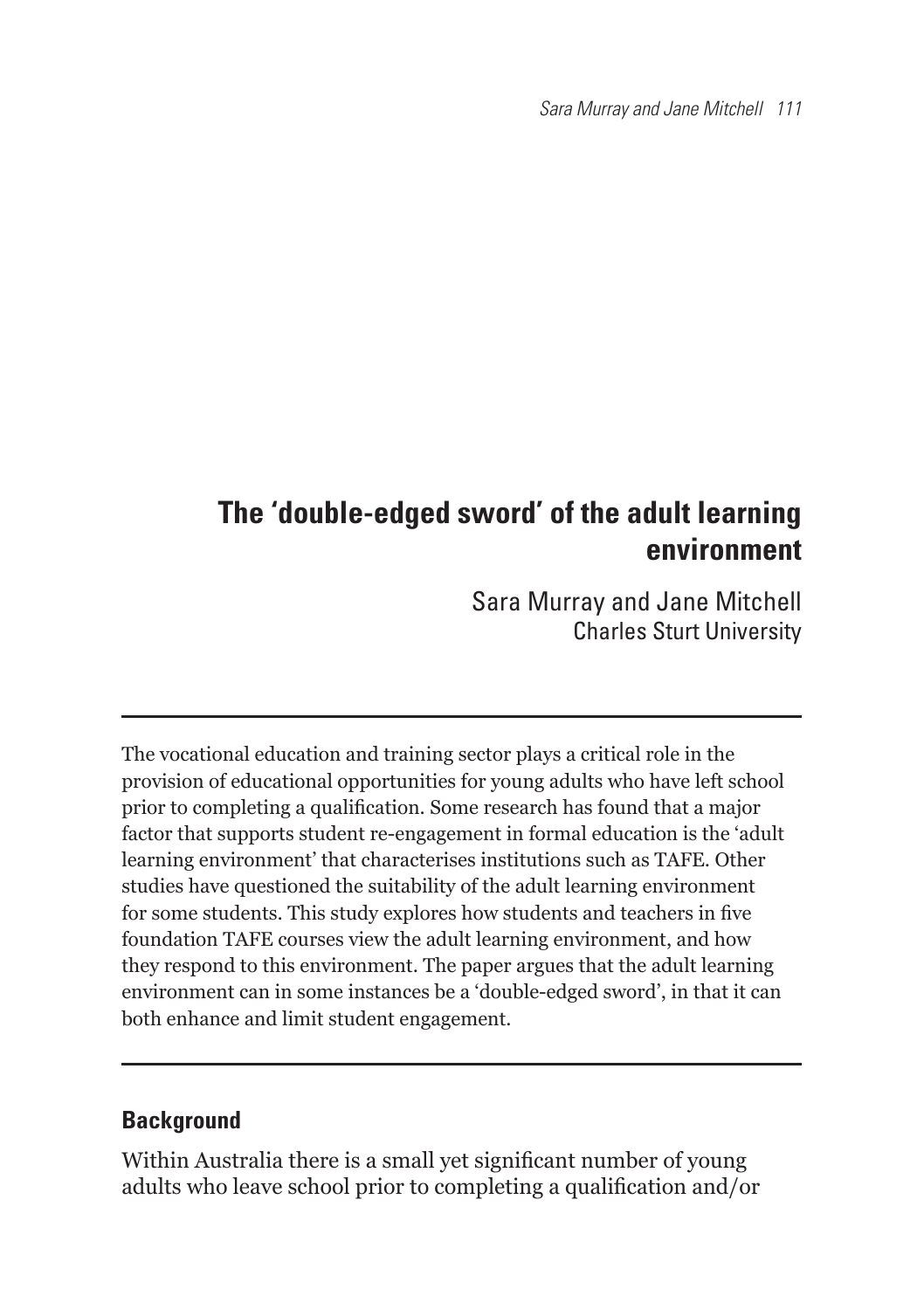who are unemployed or not participating in formal study. Australian Bureau of Statistics (2012) participation data indicate that in 2011 8% of people aged between 15 and19 years, and 12% of those aged between 20 and 24, were not engaged in any form of work or study. Developing practices that re-engage young adults in formal education is important in terms of social equity. Many young adults who have left school early, and who are not engaged in work or study, are from backgrounds associated with social and economic disadvantage (Marks & McMillan, 2001). School completion or an equivalent qualification is highly correlated with gaining employment and longer term health and well-being (Black, Polidano & Tseng, 2009).

The vocational education and training (VET) sector in Australia plays a crucial role in the provision of educational services that address disadvantage and provide skills and qualifications that will prepare early school leavers for employment or further study (Skills Australia, 2010; Brown & North, 2010). The term 'second chance' education has been used to describe courses provided by institutions such as TAFE (Technical and Further Education) for young people who have left school without a qualification and/or who are disengaged from schooling (Karmel & Woods, 2008; Ross & Gray, 2005; Wyn, Stokes & Tyler, 2004). Successful completion of second chance courses, generally at the Certificate I, II or III level, significantly improves the chances of young people gaining employment (Skills Australia, 2010).

There is only a relatively small body of literature that has examined the experiences of young adults in second chance settings. However, in the research that has been conducted, there are clear patterns. Young adults who leave school early and then participate in second chance educational opportunities have often had very negative experiences at school. Indeed when young adults have been asked why they disengaged from school two reasons stand out. First, these young people report a dislike of school environments that are rulebound, inflexible and restrictive. They describe such environments as ones in which students struggle to conform and in which there is conflict and power struggles (Crane & Livock, 2012; McGregor & Mills, 2011). Second and relatedly, young adults often mention negative relationships with teachers as a reason for disengaging from and leaving school. Students report, for example, that teachers 'talked down' to them (Black, Balatti & Falk, 2010); they were 'picked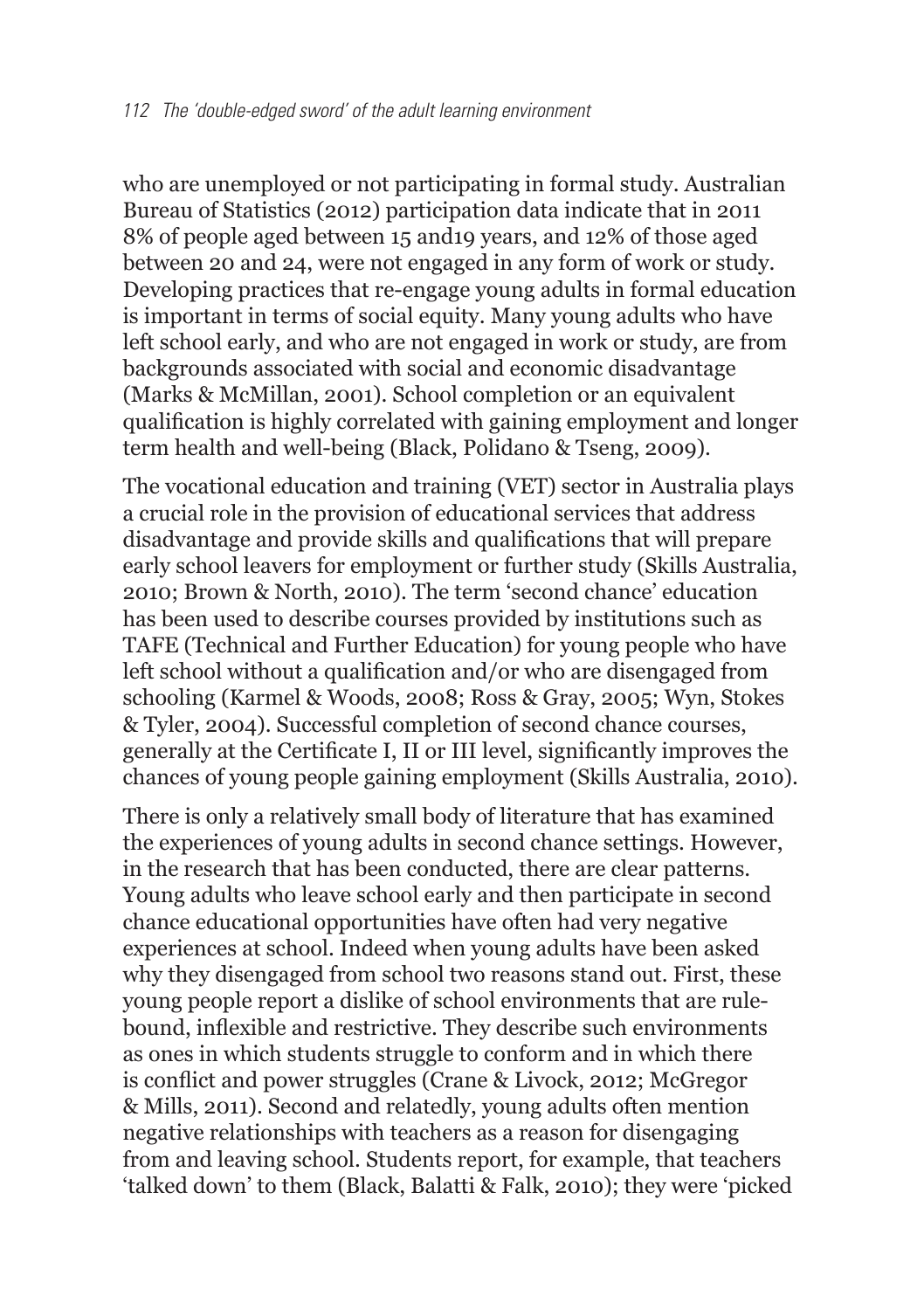on' by teachers (Attwood, Croll & Hamilton, 2010); they fought with teachers (Wyn, et al., 2004); and they were punished unfairly by teachers (Lee & Ip, 2010).

A dislike of school and teachers are common reasons that young people put forward for leaving school prior to completing a qualification, but as Lamb, Walstab, Teese, Vickers and Rumberger (2004) argue, such reasons can often be combined with a complex set of additional factors related to social and economic disadvantage. These additional factors include personal and family related circumstances such as ill-health, disability, homelessness, domestic violence, poverty and transience. When these factors combine with low rates of school attendance and/or movement from school to school, a consequence can be a 'downward spiral' of academic achievement, self-esteem and school engagement (Lamb, et al. 2004: 14). Students' dislike of school and their poor relationships with teachers can also be underpinned by a range school practices and policies that can contribute to student disengagement. These include limited subject choice and lack of curriculum relevance, negative school cultures, variable teacher quality, students' experience of academic failure, and teachers having low expectations of students (Willms, 2003; Lamb, et al., 2004; Zyngier, 2008).

A range of policies and practices have been developed within both the adult education sector to provide second change educational opportunities for early school leavers. Given the complex array of factors that can contribute to early school leaving, it is not surprising that there is no one program or practice that contributes to successful re-engagement with learning. Typically programs use a range of curricular, pedagogical and welfare strategies to support re-engagement. Interestingly, when young adults participating in 'second chance' education are asked about the factors that support their re-engagement, two areas are commonly mentioned. These are a flexible or adult learning environment and respectful relationships between students and teachers. The notion of an adult learning environment is strong in the literature and sometimes the term is even used to signify the opposite of a school environment. An adult learning environment is one in which students do have some freedom and autonomy, and in which there is flexibility in terms of course pathways and timetables (McGregor & Ryan, 2011; Wilson, Stemp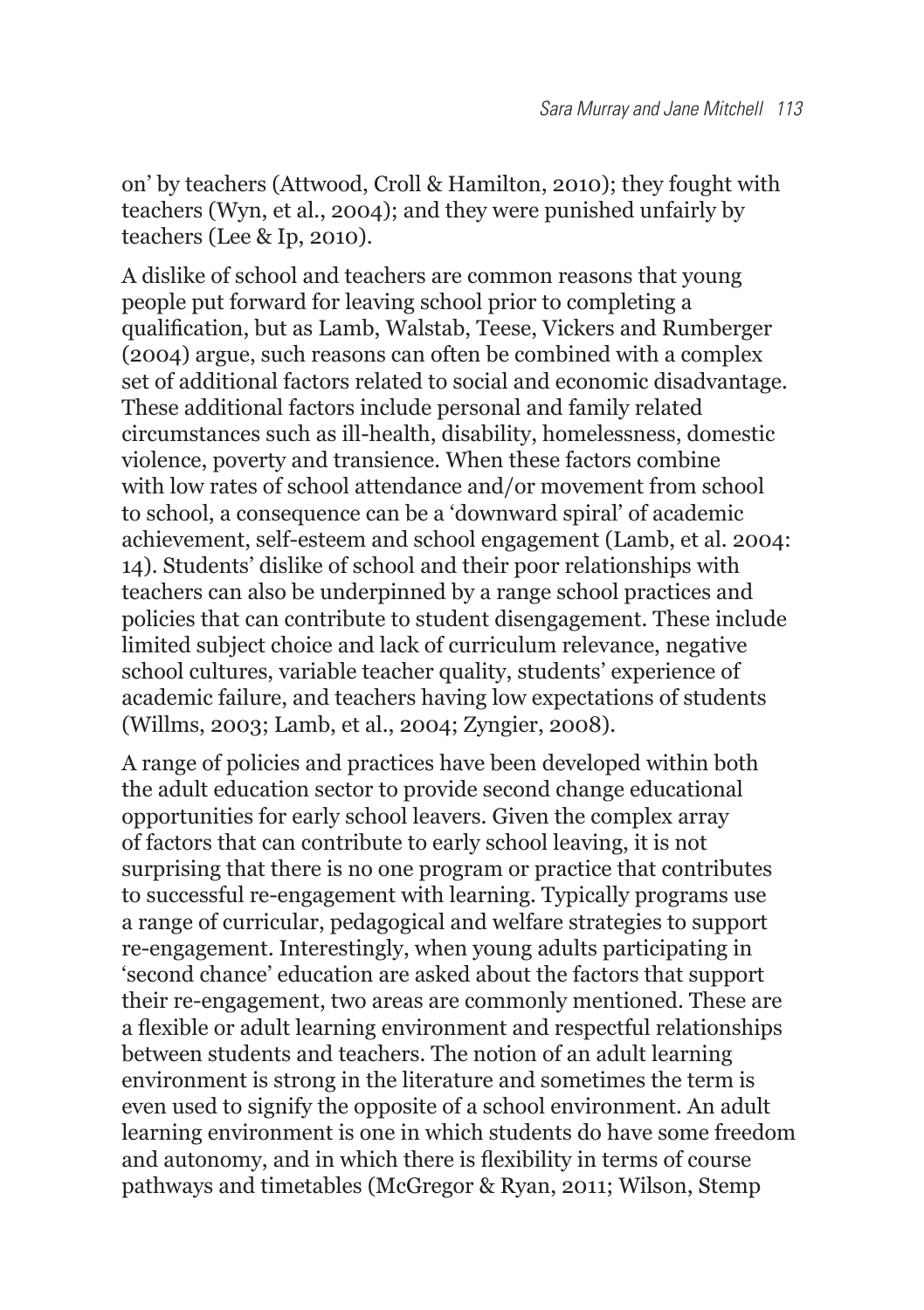& McGinty, 2011; Black, Balatti & Falk, 2010; Wyn, et al., 2004). Wyn, et al. (2004) make the point that a distinctive feature of such environments is that young people do not feel 'humiliated' in ways that they may have experienced at school. Such environments can also have fewer rules than school in relation to, for example, uniform and attendance (McGregor & Mills, 2011).

A second factor that is supportive of re-entry into education is positive student-teacher relationships, in which young people feel that they are "treated like an adult" (Attwood, Croll & Hamilton, 2010; Harkin, 2006). Respectful relationships between students and teachers are commonly mentioned in the literature. Other features of student-teacher relationships seen as important to the process of re-engagement include 'caring', 'supportive' and 'easy-going' (Wyn, et al. 2004; McGregor & Mills, 2011; Livock, 2009).

Interestingly many VET providers operate on the principles of an adult learning environment. The TAFE New South Wales website provides a useful example of how this environment is understood by VET institutions. On this website an adult learning environment is characterised as one that allows freedom of choice, and it is contrasted with the more 'structured environment' that 'children require'. There is a statement that students will be judged on 'output rather than attendance'. The website includes a discussion of the obligations and expectations of students that accompany these freedoms, including treating staff with respect, allowing other students to study without disturbance and applying 'adult considerations to the level of effort' put into study (TAFE New South Wales, 2012).

Concern has been raised in the literature about some aspects of the adult learning environment for early school leavers. Researchers have argued that the adult learning environment of TAFE can be unsuitable for young people, particularly those who might have left school prior to completing Year 10 and who could be under the age of 15 (Polesel, 2010). Further, adult education providers are not necessarily equipped to deal with the sometimes complex academic and pastoral needs of young people in terms of the training and experience of staff, the range of courses available that are geared to the needs and capacities of students, or the resources and funding to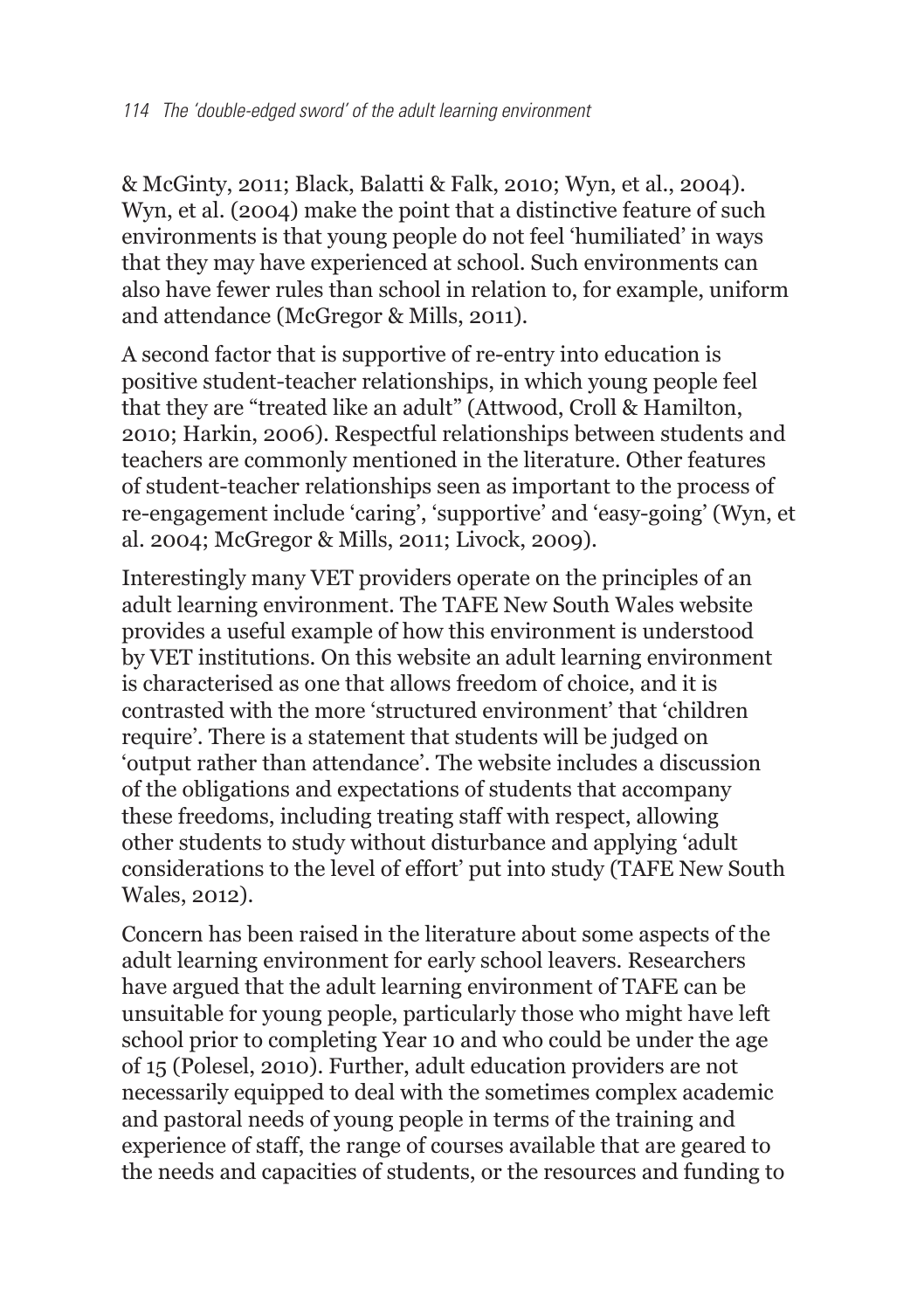provide a range of student services (Polesel, Nizinska, & Kurantowicz, 2011; Polesel, Helme, Davies, Teese, Nicholas & Vickers, 2004). An additional concern relates to low course completion rates among early school leavers in TAFE courses (Karmel & Woods, 2008). The risk factors associated with low completion at TAFE are closely aligned with the risk factors associated with early school leaving (Polesel, 2010; Polesel, Davies & Teese, 2003).

As noted earlier, there is a scarcity of research, which has investigated the experiences of teachers and students in 'second chance' courses. The picture developed to date regarding an adult learning environment for young school leavers is a complex one. While the literature reveals that an adult learning environment may be crucial to re-engagement for early school leavers, there are some cautionary notes sounded regarding some aspects of the adult learning environment for these young people. The purpose of this paper is to explore how both teachers and students in a foundation skills program for early school leavers perceive and respond to the adult learning environment of TAFE.

# **Research methods**

# **Courses included in the study**

This study was conducted in five different foundation skills courses delivered on two TAFE campuses in regional towns in New South Wales. The curriculum content was concerned with literacy and numeracy skills, as well employability skills such as communication, team work and computer skills. The courses provided foundation skills at the following levels: prevocational, Certificate I, Certificate II and Certificate III. The courses had been designed for those without a Year 10 Certificate and/or with low levels of literacy and numeracy. Students enrolled in the courses attended classes on three days each week over an eighteen week term. There were between ten and fifteen students enrolled in each of the courses.

# **Participants**

Teachers and students consented to be part of the study. 30 students (19 male, 11 female) participated in the interview, representing a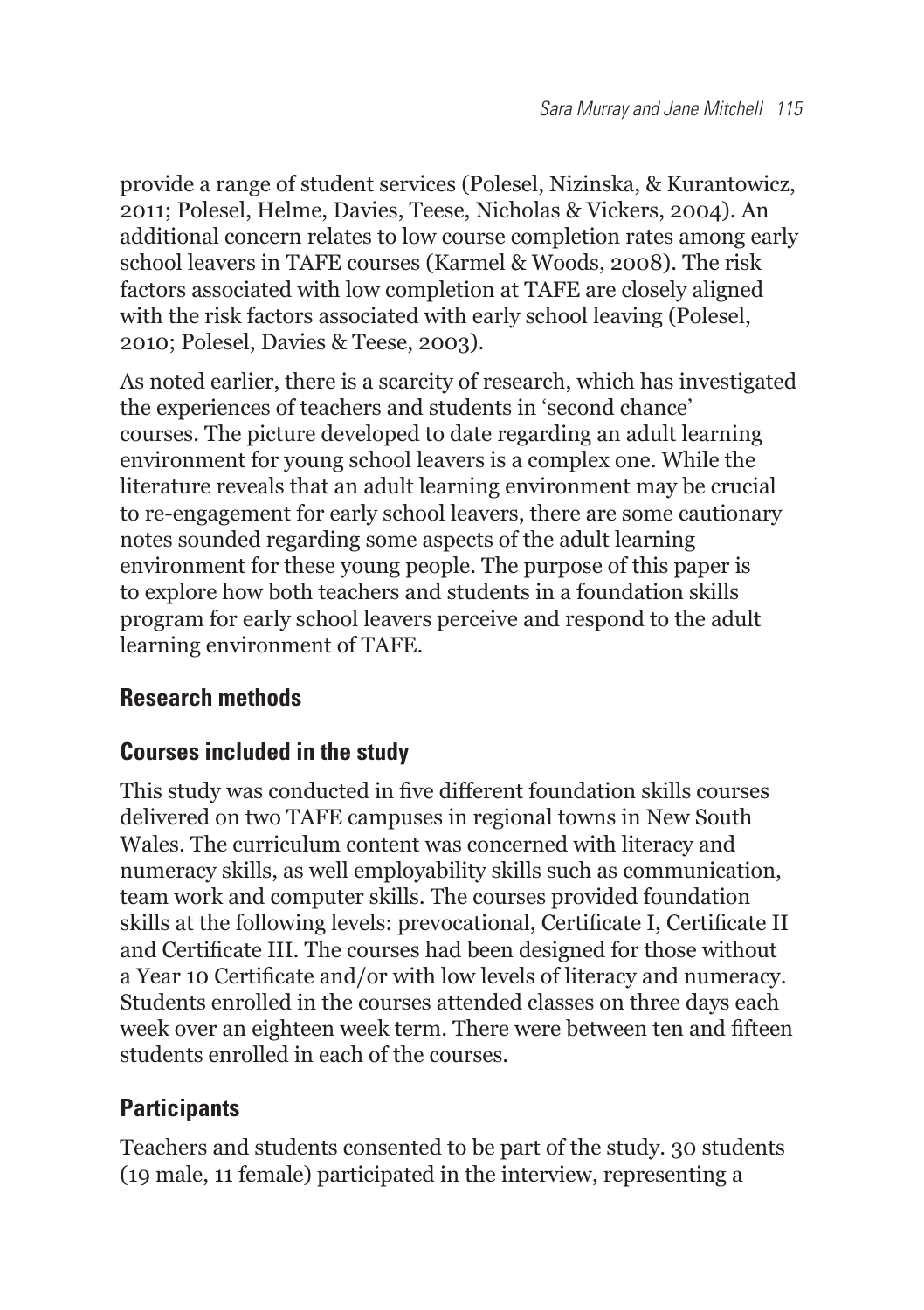participation rate of 70%. The students' ranged in age from sixteen to twenty-five years, and all lived in regional towns. The average age of student participants was 17 years. None of the students who participated in the research had completed Year 10 at school.

All 10 members of staff (four male and six female) working in the foundation skills courses participated in the interview. Seven of the staff had teaching-only roles. Three of the staff had roles that encompassed teaching as well as leadership, counselling and assessment.

All participants in the study are referred to using pseudonyms.

#### **Interview**

The data reported in this paper were collected as part of a larger study examining teaching practices and classroom environments that encourage student effort and participation across a range of courses in TAFE settings. Student and staff views were elicited using a semistructured interview. Questions were open-ended. The term 'adult learning environment' was not used in the questions so as not to lead participants in any way. Students were first asked some general introductory questions related to why they enrolled in the course and the nature of work undertaken in the course. They were then asked what they liked and disliked about the course and what they would do to improve the course. The average time taken for each student interview was approximately fifteen minutes. The interviews with staff sought to ascertain their beliefs and practices related to student engagement, including the factors that encouraged and discouraged student effort. Staff were also asked for their suggestions regarding course improvements. The average time taken for each staff interview was one hour. All interviews were audio-taped and transcribed.

# **Analysis of data**

The responses to the interview questions were coded iteratively, using an inductive approach (Thomas, 2006). The full range of responses was ascertained from a detailed reading of the transcriptions. The responses were then grouped into major themes. Reponses to the questions were usually multidimensional and encompassed several themes.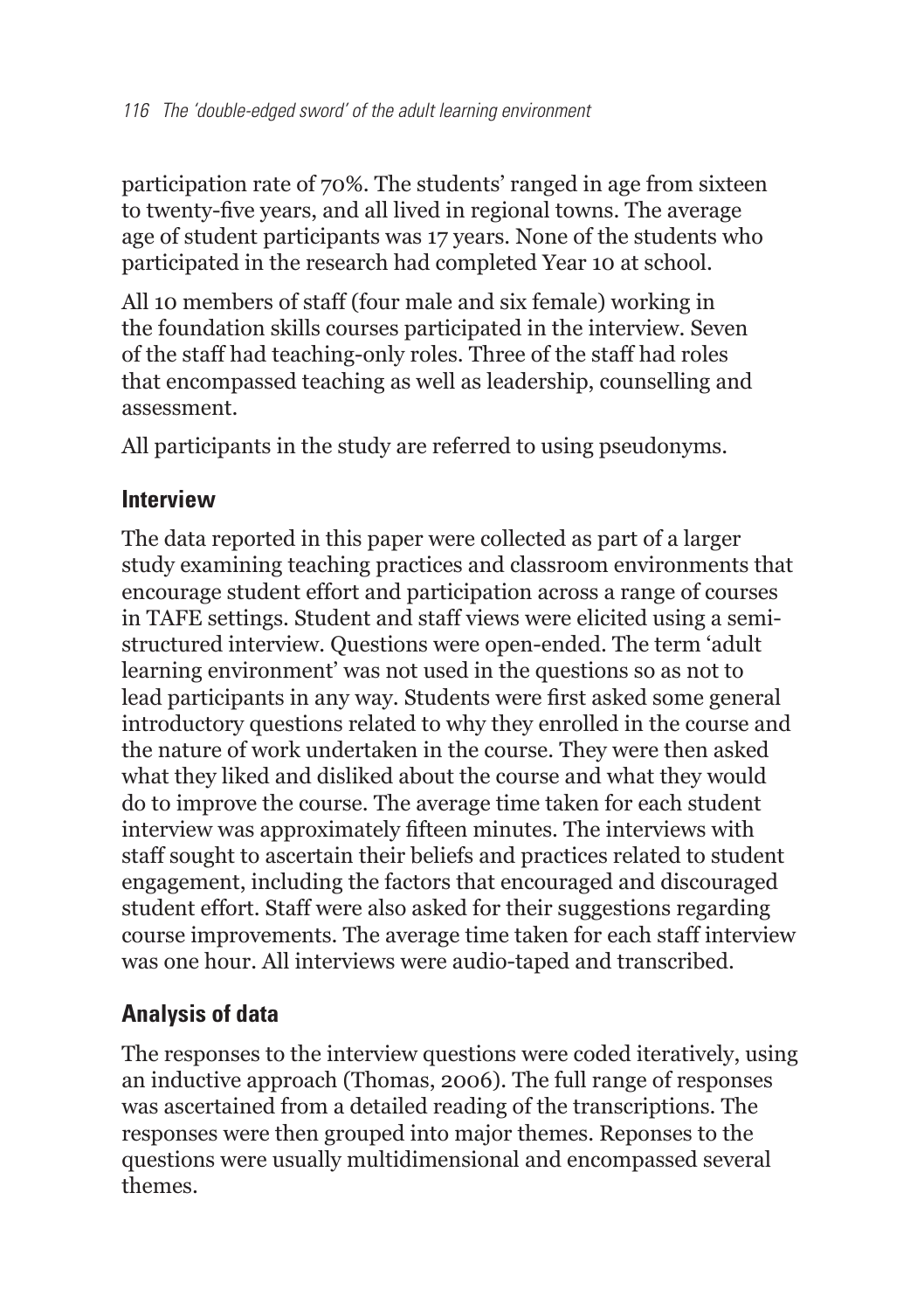# **Findings**

The findings are grouped into three sections: aspects of the adult learning environment that were seen as positive by teachers and students; aspects that were seen by teachers and students as hindering student learning or problematic in some way; and a final section exploring the ways in which teachers deal with issues arising from an adult learning environment .

#### **Positive aspects of the adult learning environment**

Both students and teachers used the term 'adult learning environment' in the interviews to describe aspects of the TAFE environment. Students reported that they liked the flexible and relaxed nature of TAFE, being able to work at their own pace, and being treated like an adult by teachers. Teachers spoke of respectful relationships and of treating students as adults. Teachers aimed specifically to create a different environment from that of secondary school and counter the impact of negative school experiences on students.

Students liked what they described as the flexible and relaxed nature of the TAFE environment:

*TAFE* is somewhat more flexible than school. There's not so *much pressure and it's just more easy-going, which makes me feel comfortable and able to do my work without much pressure. (Owen/student)*

*At school you've got all these stupid little rules and you don't really know what's going on. While here you know what's going on and you know what you've got to do, you get it done and then do whatever you do in your own time. (David/student)*

Students also enjoyed being able to work at their own pace:

*It's easy going and you can take your time of doing it. (Ricky/ student)*

*You work at your own pace so you know, they give you a book and you work through that at your own pace. You know you sit down, you do the task that's given to you and I think that works well. (Jason/student)*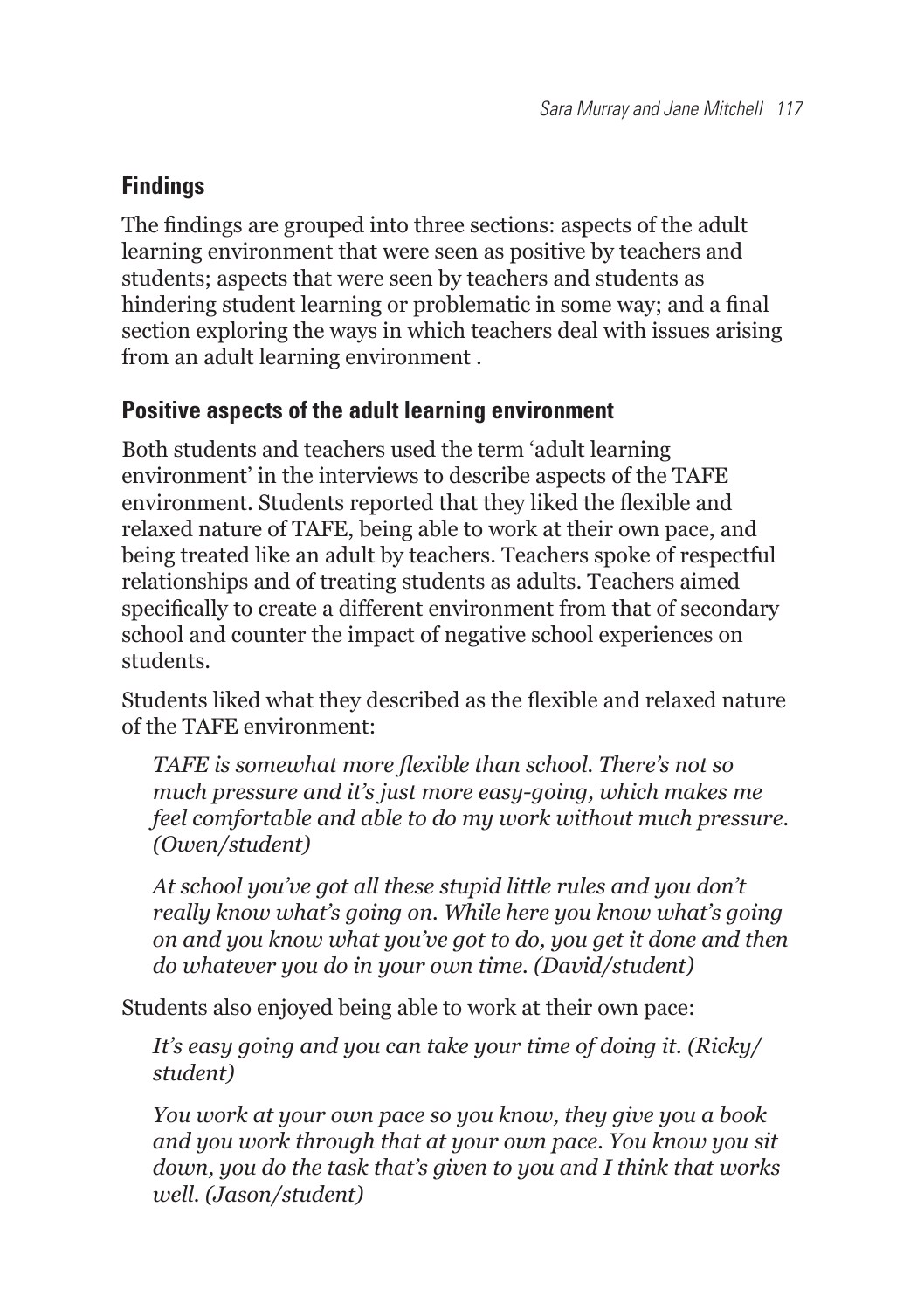118 The 'double-edged sword' of the adult learning environment

Students appreciated teachers treating them like adults:

*I like the way I'm treated, we all get treated like adults and even though there is some conflict it's resolved like adults. (Lucy/ student)*

*I pretty much like the adult learning environment, where I get treated as an equal, not like a sort of a subject. (Alex/student)*

The adult learning environment for some of the students was highly motivating and encouraged them to keep attending:

*They treat you more like an adult than like being a kid and that. And at TAFE you're here because you want to, you're not being told you have to, so you're going to be more willing to come. (Holly/student)*

All of the teachers noted that the adult learning environment within TAFE was a major factor that encouraged students to attend class, make an effort in class, and complete their course. They took care to make TAFE different to school:

*So it's kind of a different experience for them here to what they've had at school with the teachers. They call me by my first name. they can go outside and smoke, there's nobody policing them. (Jenny/teacher)*

*I think we have a little more time … we are not as big as secondary schools and we are more caring … a more caring staff unit. (Andrew/teacher)*

*They're young adults, the students, so you can't treat them like school children. I tell them it is more like being in a university or being in a job. (Charlie/teacher)*

The notion of respectful relationships was a recurring theme in the interviews. Teachers emphasised the importance of establishing relationships with students that were based on trust, care and respect:

*I don't back off…I want to be there, I want them to talk to me and I want them to tell me what they thinking…and I speak to them respectfully and hopefully they will do the same to me. (Megan/ teacher)*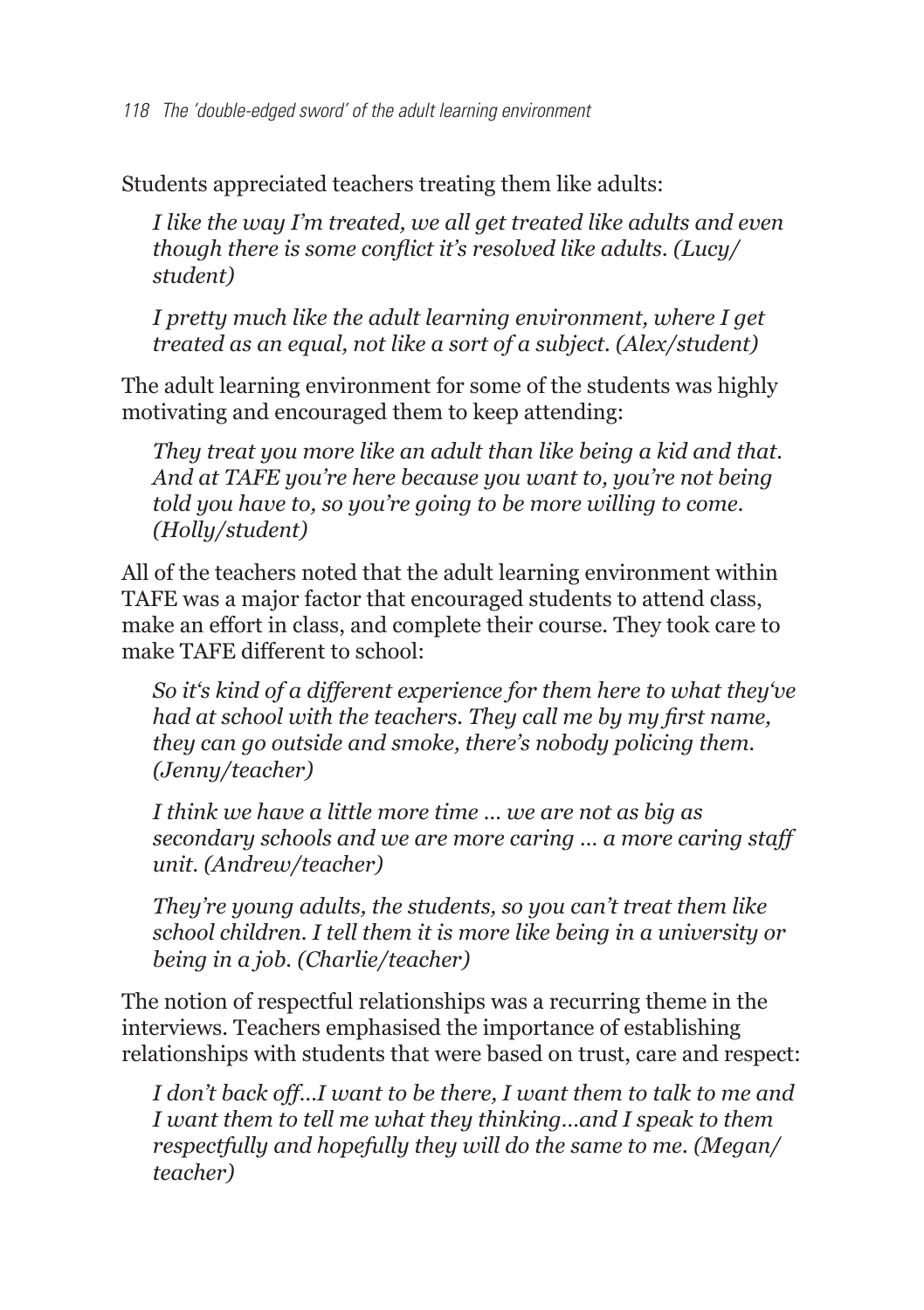*We're small enough here and personal enough that we can customize to meet their [student] needs. And I think when they finally get someone that respects them rather than barrages them to do things, they kind of want to work hard. (Jenny/teacher)*

Teachers expressed the view that respect involved treating the students as 'adults':

*Treating them like adults, talking to them one-on-one and not talking down to them. (Charlie/teacher)*

The perspectives provided by students and teachers are consistent with the ideas raised in the literature about productive learning environments for young adults disaffected from schooling. It was clear from the interviews that the freedom and flexibility of the TAFE environment, coupled with positive and respectful relationships between teachers and students was fundamental to students' re-engagement with formal education.

However, as one teacher stated, the students were in many respects "apprentice adults", that is they did not always accept some of the responsibilities and obligations of adult behaviour and relationships. This created tensions in the learning environment for both students and teachers. These tensions are discussed below.

#### **Problematic aspects of the adult learning environment – the 'doubled-edged sword'**

The freedom and flexibility of the TAFE environment were important features for student re-engagement, yet these same features also gave rise to some problems. The teachers acknowledged that in some instances, students embraced the relative freedom of the environment but did not necessarily behave like adult learners. Irregular attendance, variable effort, frequent disruptions in class, and lateness to class were problems regularly faced by teachers. Interestingly, some students also expressed frustration with other students failing to behave appropriately in the adult learning environment. In this way, the adult learning environment can be characterised as a 'double-edged sword'.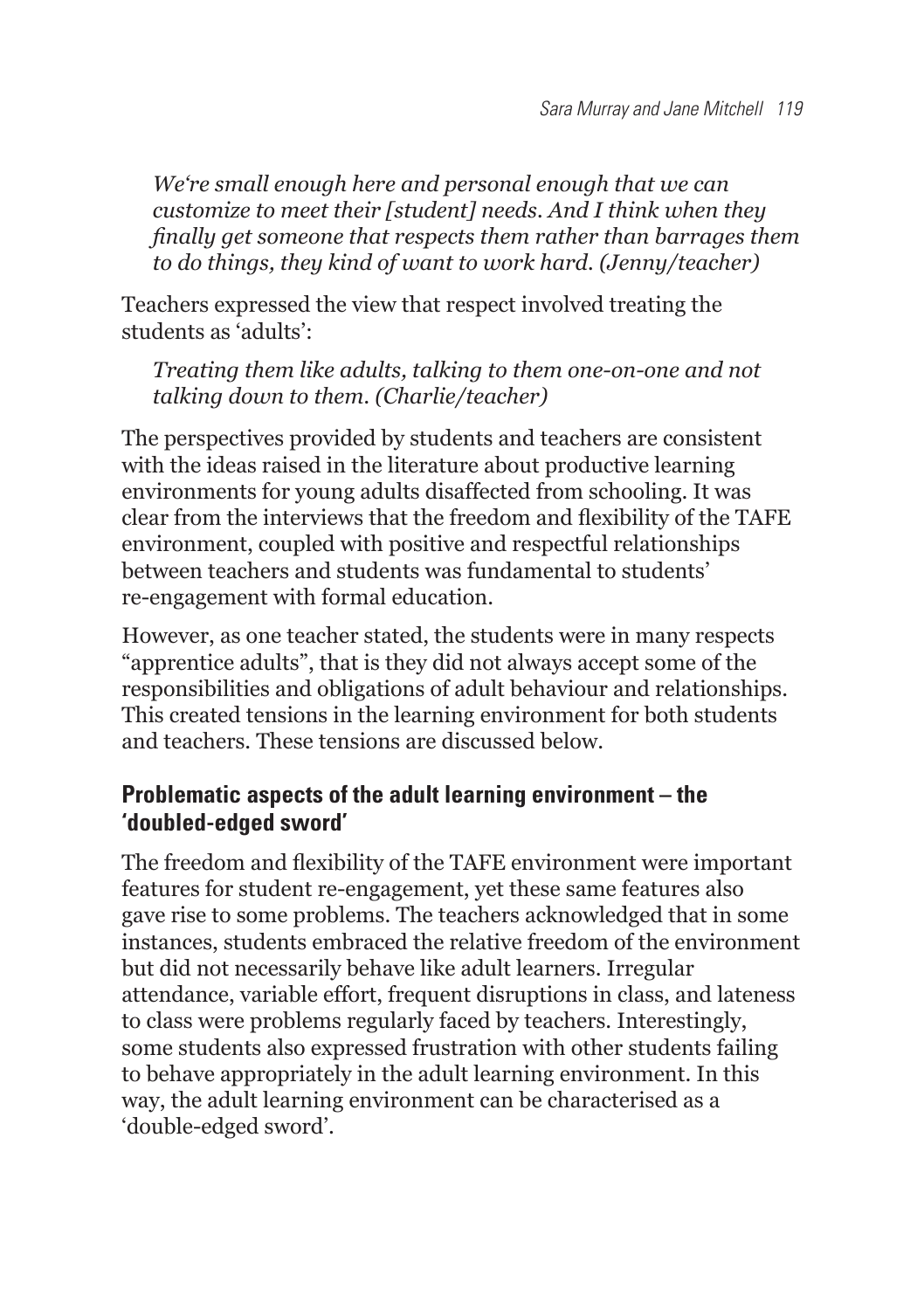Teachers expressed a tension between the autonomy that is appropriate to an adult learning environment and making sure that students were punctual, stayed in class, and took responsibility for their work:

It is very difficult. At what point do you say enough's enough, *really? Some of our students constantly push the boundaries. I know with the one group in particular, we have a lot of trouble with students coming late. You know, 9.30 is just this abstract time and students wander in as they please. (Amanda/teacher)*

*One of the classes … they will go, 'Can I go out for a smoke now?' And I say 'you are in an adult institution, if you want to go out, go, but don't be too long. You know you have your 15 minute break in the middle of the class'. (Megan/teacher)*

Students also expressed concern about peers who did not attend regularly or who did not appear committed to learning:

*Maybe attendance should be mandatory, I don't know if it is or not or you have to arrive on time or otherwise get penalized or something. I don't know, 'cause I see a lot of people not attending on time or not at all. (Adam/student)*

*Get people here that want to learn, not people that want to come here because they're getting paid for it and come when they feel like it … if you had people here that really wanted to learn and gave it 100%, TAFE would come out better, the people would come out better and we'd have a better society. (Jacob/student)*

Students also expressed the tension between the autonomy of the adult learning environment and their own need to be regulated to some extent. Some students said that they would prefer the teachers to be more demanding of them, but these students were also, implicitly at least, expecting the teacher to be responsible for their learning:

*I think maybe that the teachers… they're not persistent with making sure you're doing the work constantly all the time. (Chloe/student)*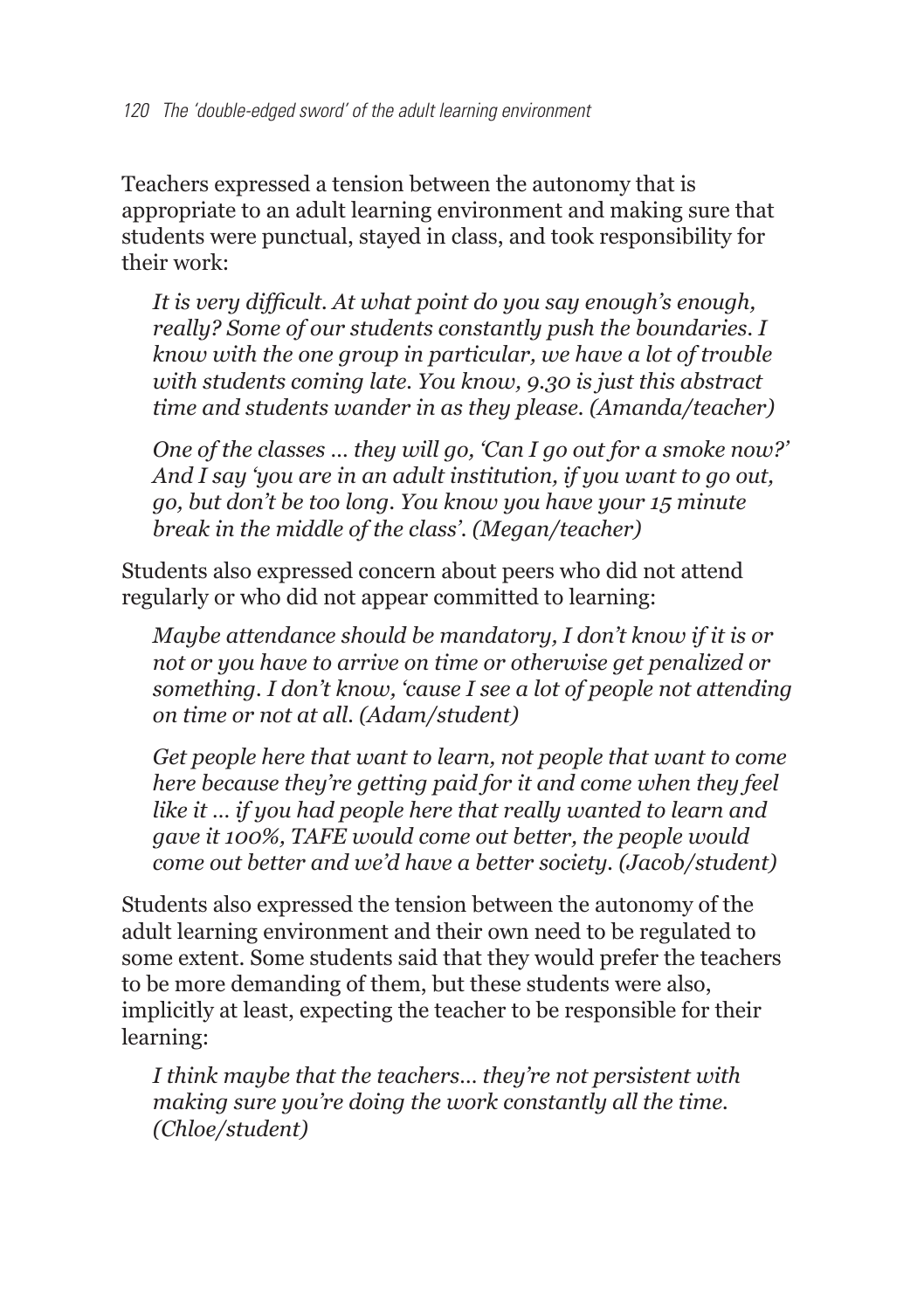*… If they [teachers] push you enough you can learn more and more. But if they don't push you, you're not going to learn. (Jacob/student)*

# **Teachers' responses to the challenges of the adult learning environment**

The perceptions of the teachers and students highlight the many benefits conferred by the adult learning environment as well as the challenges. How did the teachers in our study respond to these challenges? Despite the tensions involved, teachers were not critical of students, but accepting of and realistic about the students' capabilities. Teachers adopted a developmental approach, such that they attempted to incrementally increase students' autonomy and appropriate learning behaviours.

Teachers dealt with lateness and in-class behavioural issues with patience, and treated all students with respect:

*I am mindful of the fact that it is an adult learning environment and I think in the end you have to have patience… it is a different environment and they've had bad experiences with school and they generally respond well to the idea that you respect their point of view. (Sarah/teacher)*

The teachers acknowledged the difficulties associated with starting a lesson when students arrive late. The teachers typically welcomed late students to class, spoke to them about lateness, and designed lessons activities that enabled multiple starting points:

*We just try to carry on as best we can, I mean if it's a project and that's easy to do, 'pull out your project and continue where you left off last lesson'. If it's a worksheet we just hope that they can sort of catch-up to where we're up to. And then once everybody's there I can have a chat with them and say 'well, did you catch the first part of the lesson, have you caught up on it?' and make sure that they have. (Amanda/teacher)* 

Teachers recognised that they needed different strategies regarding lateness, depending on students' individual circumstances and the nature of the work the class is undertaking: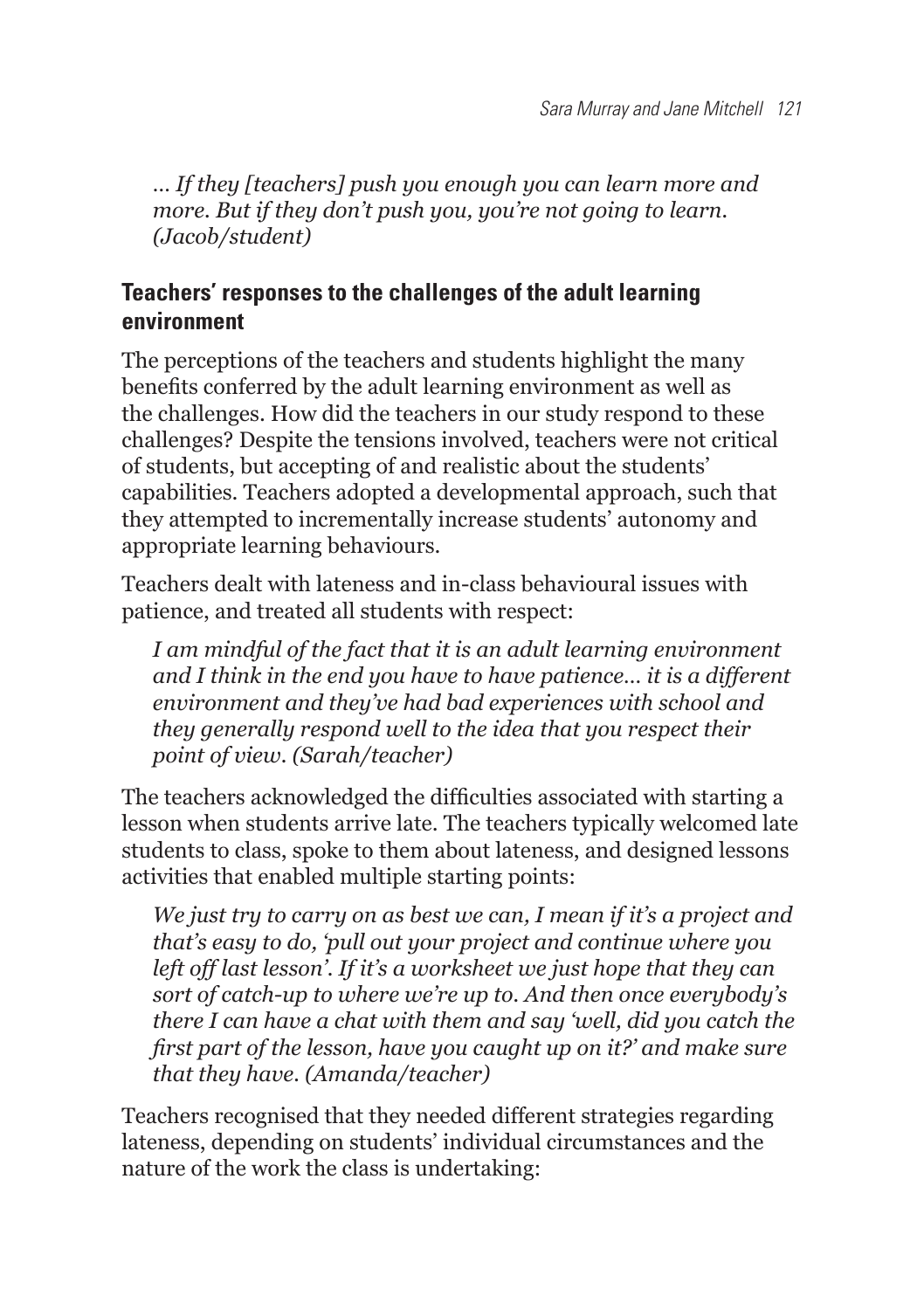*If it's a student that I know has issues with lateness because they for instance work at the pedestrian crossing down the street and they're late, they're 10 minutes late, or they've got children … If they've got massive social issues I let them come in and as long as they're not interrupting the lesson I let them come in at their point in time. (Lauren/teacher)*

Teachers also had practical and sympathetic strategies for students wanting to take non-scheduled breaks during lessons:

*A lot of them have got drug dependencies, nicotine. You can't just, you can't say, 'Oh no you can't go on a break,' because they will just go and they won't come back because they don't want to face the music when they come back. So no, I say 'you can walk out whenever you want'. You know, it's not a jail and they are adults, it's an adult environment. (Megan/teacher)*

Punctuality and appropriate in-class behaviour were seen as developmental issues, and teachers allowed students to develop these skills gradually:

*When I'm having students with massive behavioural issues that don't want to learn, and make it obvious that they don't want to learn, then I may start to impose more penalties for lateness. I will use those things to then impose a penalty, it might be for a week that I shut the door, but yeah, those penalties are certainly way down the track and particularly after I've got trust and after I've got a whole heap of other strategies in place. (Lauren/ teacher)*

*When they first start, they can't put their phones down for a while and they are texting virtually the whole time if someone is returning their text. But after a while, they tend to leave that and they can go back to it in their break or at the end of the class. (Megan/teacher)*

For some students, teachers set regular attendance as a first goal:

*I think there's some students that you know you're not going to get much work out of. And with those you don't focus so much on the outcomes of the unit but more on just trying to help them attend regularly. (Amanda/teacher)*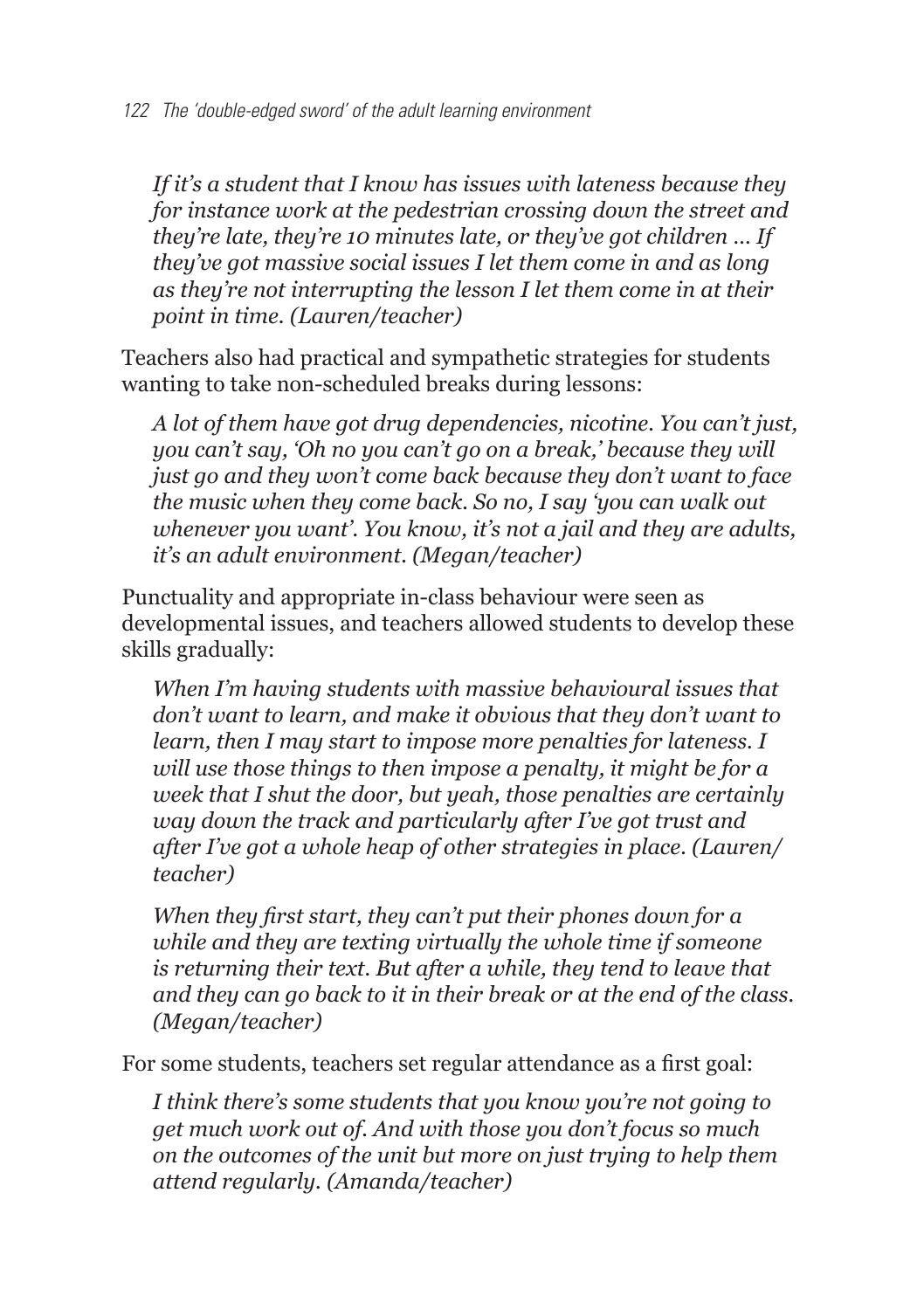Teachers also took responsibility for students' work folders and provided pens. They reflected on whether that was the best thing to be doing, but were realistic about students' current capacity to take responsibility themselves:

*And often I think, should we be encouraging them to do that, to get a bag, to get their own folder, to get their own pens? But then you know, one of those classes I keep their folders because I know it's never going to make it back the next day. They have*  a folder that they can save their files electronically to, but I will *obviously keep a hard copy folder with their things in it. And we will provide a pen. (Megan/teacher)*

Once again teachers took a developmental approach to increasing students' sense of responsibility for their own work:

*Some students like to take their work home, which is great because it's obviously taking ownership and responsibility. But*  again that's been a learning curve. When I first started teaching *these courses, I found that I'd give work out and it would get lost or it would be at home. And it would never come back and you know we're forever spending time giving out the same work that was lost. So many years ago I decided the folder strategy would work. They're quite happy to give you the folder and have you look after it. That's not a very mature approach to it, as in not*  taking responsibility, but over time I'll find that they actually ask *to take their folders and keep their folders and take them home, if they're improving and committing to the course. (Lauren/ teacher)*

For the issue of student effort and application to work, teachers also adopted a careful and patient developmental approach. Teachers understood the difficulties that some students had experienced at school and set goals of gradually decreasing students' antipathy towards the learning environment and developing a positive mind-set toward their study:

*But in the lower level courses, they don't lose that antagonism towards school and they can be very immature and so that's an issue. And you have to treat them like adults, even though they don't always behave - to get them to say 'well, it is up to me, you*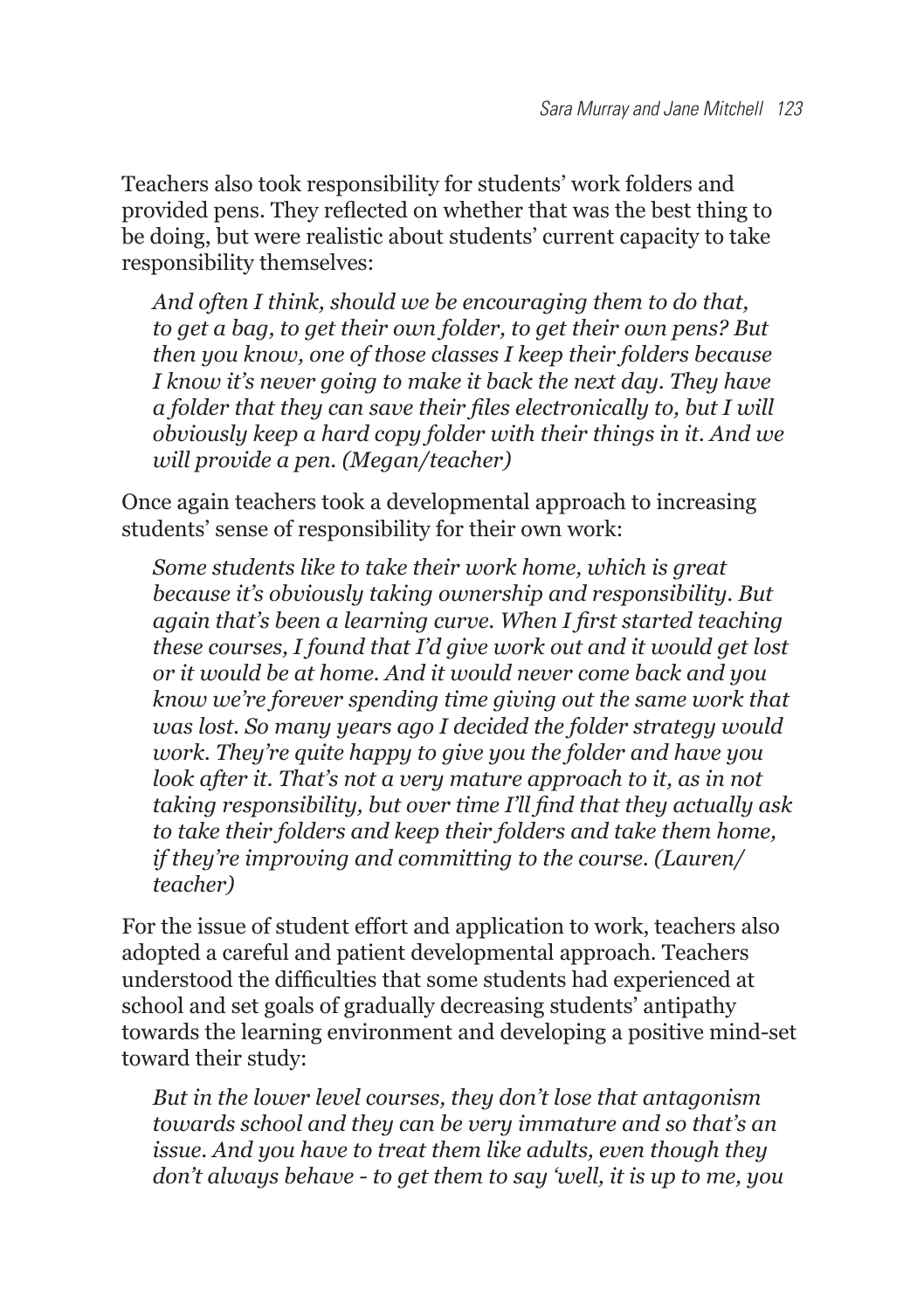*know. If I work, I'll get somewhere, and if I don't, I won't'. And 'the teachers aren't out to get me and I shouldn't give them a hard time, cos then I'm giving me a hard time'. (Charlie/teacher)*

The teachers discussed the careful way in which they needed to develop students' learning behaviours. They acknowledged if they 'pushed' too hard or were too strict some students may not return:

*When it comes to discipline, I think if I get too heavy, they walk out the door and they won't ever come back and I have never had that happen yet. (Megan/teacher)* 

*Yeah, I say to them, 'Look, try and be here at the right time because we have only got so much time, you know, each week together' But there are two students who will always walk in at 10:00 or 10:30, and I just say, 'Hello guys, come in, take a seat.' Later on I might say, 'if you want to get your work done, you have got to be here earlier'. I might say, 'Look at the time,' but you know, I don't insist that they apologise or explain anything, I just say 'sit down, take a seat', because I would rather them come at that time than not come at all. (Sarah/teacher)*

Teachers avoided applying rules in the same way as a school might:

*… I always stress the exact start time … but if I try and impose too many rules it becomes too much like school and it creates more of a problem in the long term. (Lauren/teacher)*

There was also an acknowledgement from all of the teachers that setting homework was not appropriate for similar reasons:

*I* don't really think that anyone in this section would be setting *a lot of homework because the feeling is that it wouldn't happen. So then that would be not a success for the student, so therefore I think we'd be back to school mentality. (Lauren/teacher)*

#### **Discussion and conclusion**

The interviews revealed that the adult learning environment of TAFE is seen by teachers and students as vital for student re-engagement in formal study. The adult learning environment in this study encompassed freedom and flexibility and was underpinned by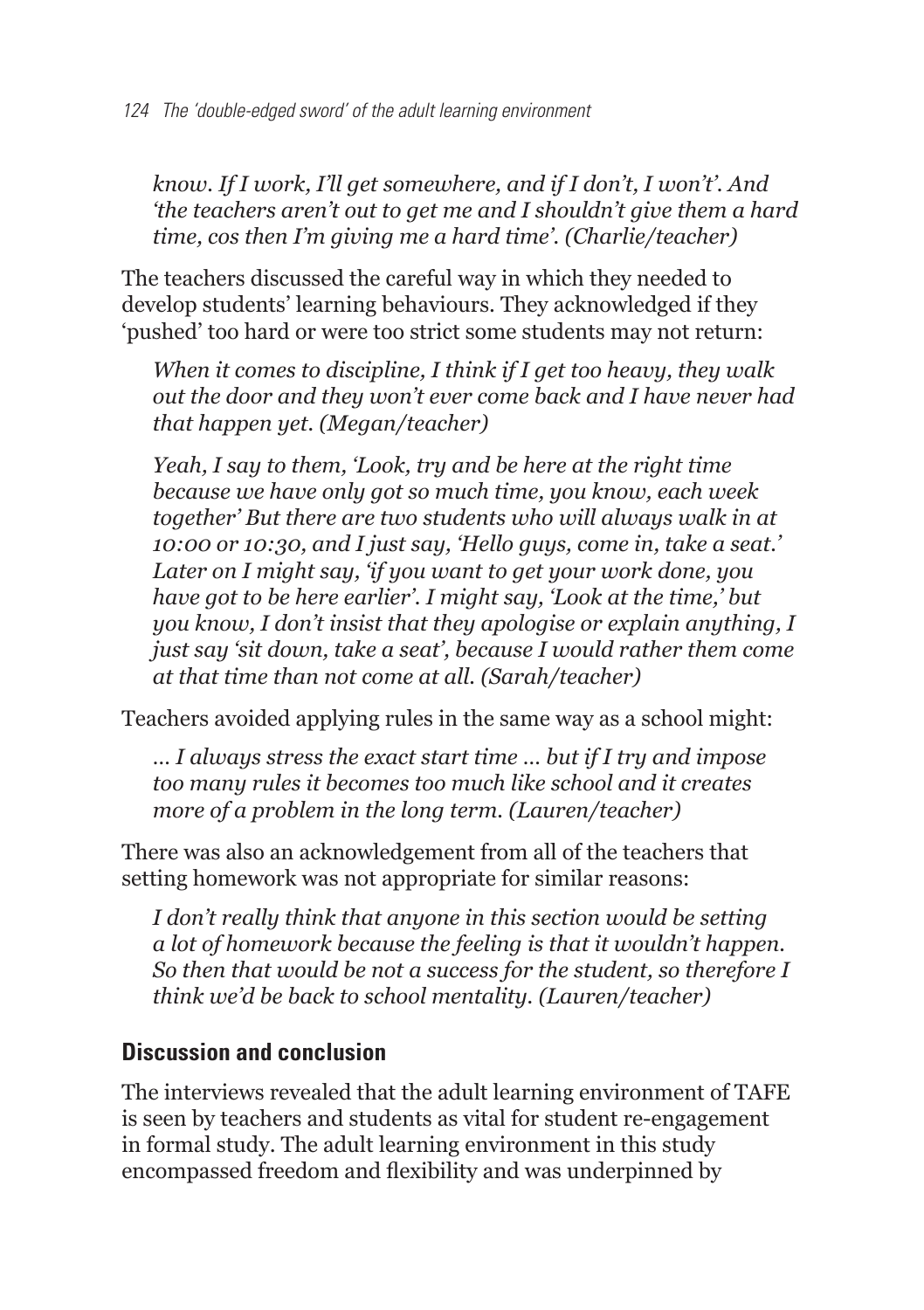positive and respectful student-teacher relationships. TAFE was seen by participants as very different to secondary school. Much of the literature has also identified that these features of educational environments are crucial to the process of re-engaging young adults in formal education (Mills & McGregor, 2011; Wyn, et al., 2004).

As noted earlier, some researchers have raised questions about whether environments such as TAFE can cater for the complex learning needs of young adults disengaged from schooling (Polesel, et al. 2011; Polesel, 2010; Wyn, et al. 2004). Our research provides a nuanced response to such questions. Certainly, the study revealed specific difficulties for students and teachers as they worked together in an adult learning environment. We argue that, in the context of this study, the adult learning environment was a 'double-edged sword', reflecting the fruitful, but at times highly challenging nature of this environment. The freedom and autonomy were seen by teachers and students as an essential part of the process of student re-engagement with study and they provided a contrast to students' experience of school. Yet as both teachers and students noted, the freedom and autonomy also enabled poor attendance, lateness to class and other behaviours that jeopardised course completion. Similarly, teachers and students wished to have mutually respectful, equal relationships, based on the fact that all parties are adults. However, some students did not, at least initially, demonstrate appropriately responsible or 'adult' behaviours towards their learning.

The teachers in our study thus faced a dilemma. If they imposed too much discipline or structure, some students could leave the course because TAFE was 'too much like school'. If teachers did not impose some structure then students may well not attend, apply themselves in class, or complete a qualification. The strategies employed by teachers to negotiate this dilemma involved respectful relationships at all times: an individualised approach for each student: flexible lesson design that enabled multiple starting points for a lesson; and explicit behavioural and learning standards accompanied by a developmental approach to these standards. The teachers in this study thus managed the adult learning environment by adopting a careful approach, with realistic and incremental goals for students. They negotiated the 'double-edged sword' of the adult learning environment by allowing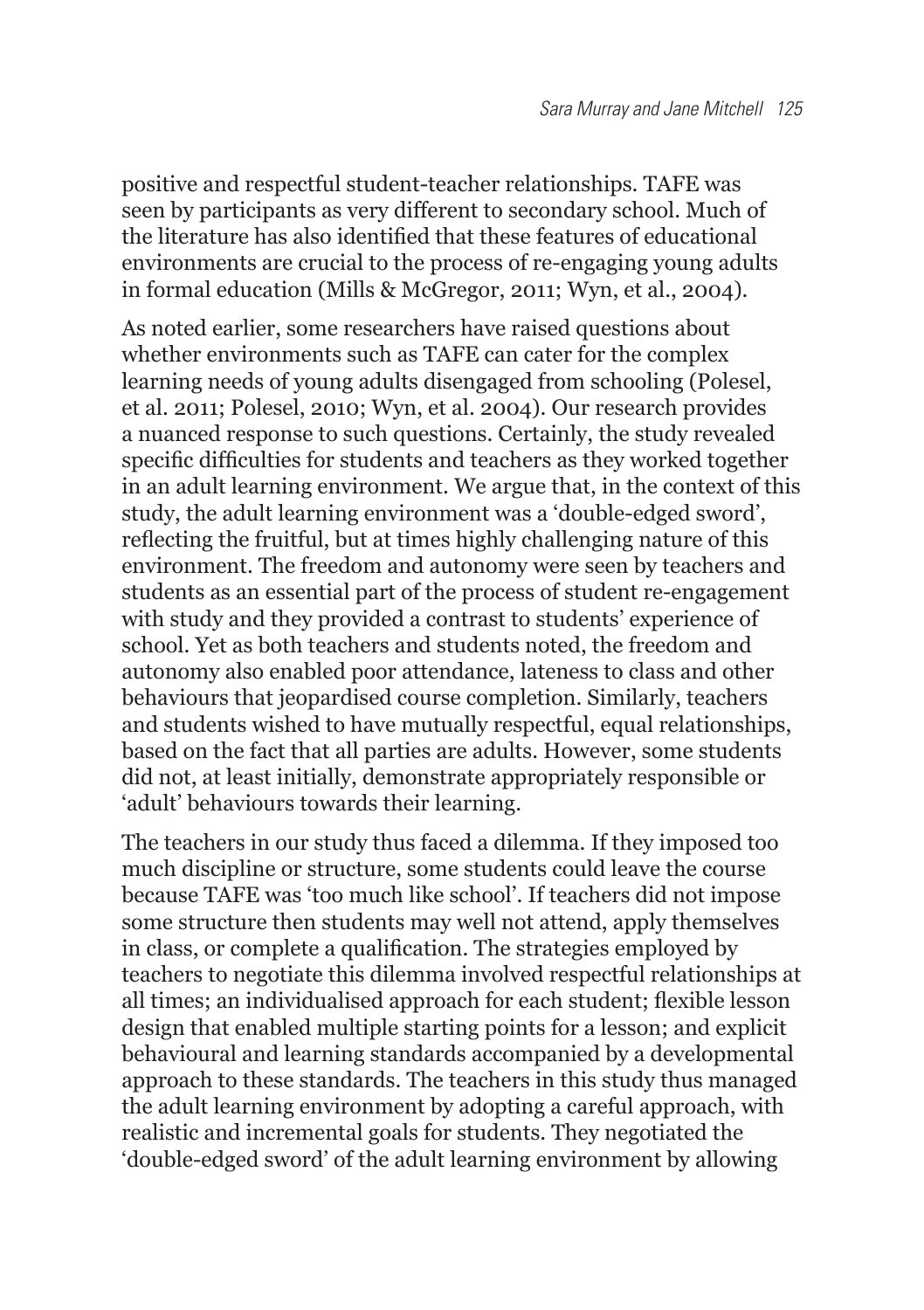students some freedom and autonomy while ensuring that they did indeed attend class, gain skills and meet course outcomes.

#### **References**

- Attwood, G, Croll, P, & Hamilton, J (2010). 'Re-engaging with education', *Research Papers in Education, 18*(1), 75-95.
- Australian Bureau of Statistics (2012). Education and training participation in education, retrieved from http://www.abs.gov.au/ ausstats/abs@.nsf/Lookup/by%20Subject/1301.0~2012~Main%20 Features~Participation%20in%20education~108
- Black, D, Polidano, C, & Tseng, Y.P (2009). *The re-engagement in education of early school leavers*, Melbourne: Melbourne Institute of Applied Economic and Social Research.
- Black, S, Balatti, J, & Falk, I (2010). 'Reconnecting young people with learning: A social capital approach in VET', *International Journal of Training Research, 8*(2), 103-115.
- Brown, J, & North, S (2010). *Providing support to disadvantaged learners in the Australian VET system: A report to the National VET Equity Advisory Council (NVEAC)*, Camberwell: Australian Council for Educational Research.
- Crane, P. & Livock, C (2012). 'Joined up practice: five areas of exemplary practice for social workers and educators to re-engage homeless youth', *Youth Studies Australia*, 31(2), 44-52.
- Harkin, J (2006). 'Treated like adults: 14-16 year-olds in further education', *Research in Post-Compulsory Education, 11*(3), 319-339.
- Karmel, T, & Woods, D (2008). *Second-chance vocational education and training*, Adelaide, SA: National Centre for Vocational Education Research.
- Lamb, S, Walstab, A, Teese, R, Vickers, M, & Rumberger, R (2004). *Staying on at school: improving student retention in Australia. Report for the Queensland Department of Education and the Arts*, Melbourne: Centre for Post-compulsory Education and Lifelong Learning, The University of Melbourne.
- Lee, F, & Ip, F (2010). 'Young school dropouts: levels of influence of different systems', *Journal of Youth Studies, 6*(1), 89-110.
- Livock, C (2009) Alternative schooling programs for at risk youth three case studies, Brisbane: Queensland University of Technology.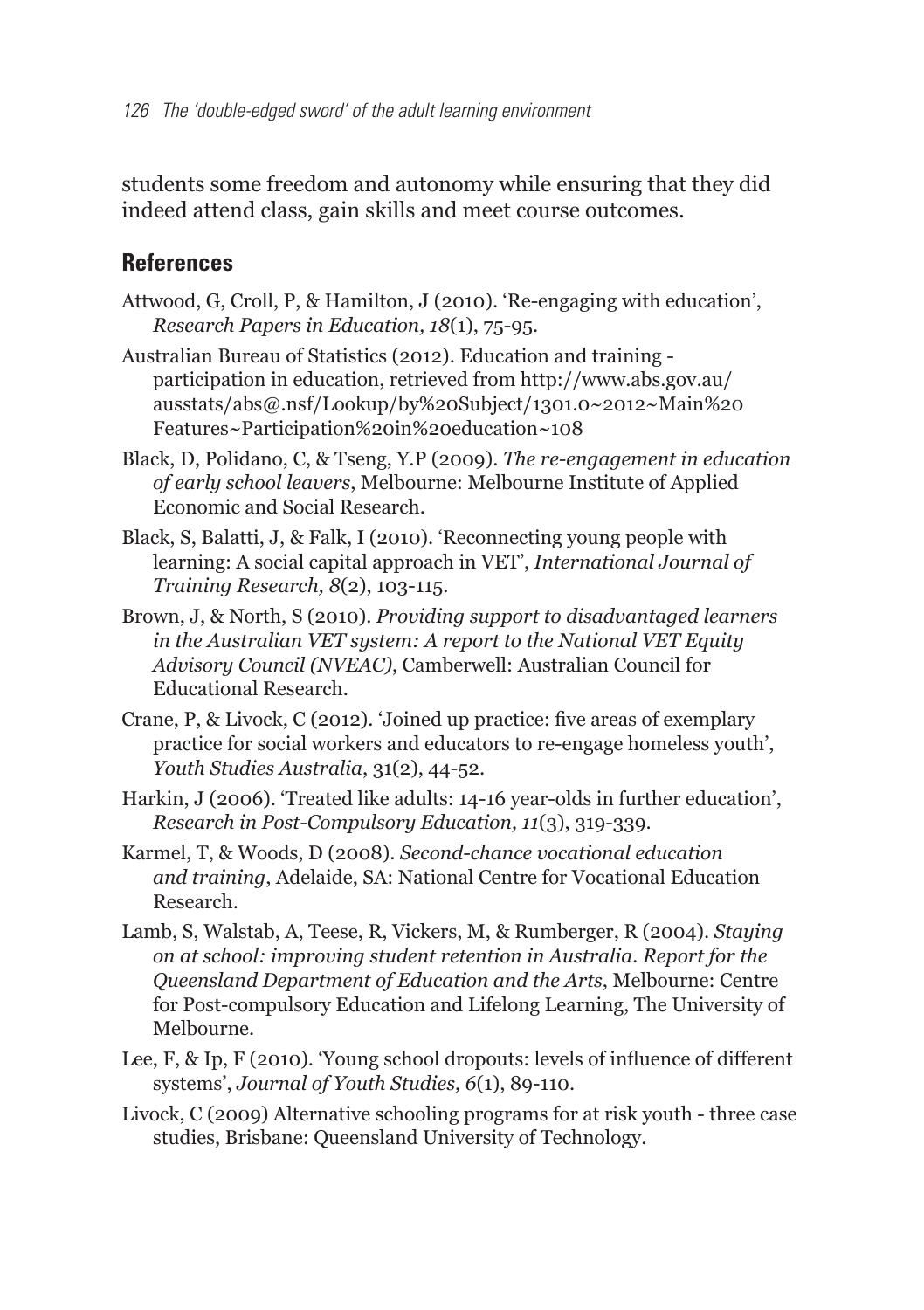- MacGregor, C, & Ryan, T (2011). 'Secondary level re-entry of young Canadian adult learners', *Australian Journal of Adult Learning, 51*(1), 143-160.
- Marks, G, & McMillan, J (2001). 'Early school leavers: who are they, why do they leave, and what are the consequences?', Paper presented at the 2001 *- Understanding Youth Pathways*, retrieved from http://research.acer. edu.au/research\_conference\_2001/2
- McGregor, G, & Mills, M (2011). 'Alternative education sites and marginalised young people: 'I wish there were more schools like this one'', *International Journal of Inclusive Education, 16*(8), 843-862.
- Polesel, J (2010). Vocational education and training (VET) and young people: The pathway of the poor? *Education and Training, 52*(5), 415-426.
- Polesel, J, Helme, S, Davies, M, Teese, R, Nicholas, T, & Vickers, M (2004). *VET in schools: a post-compulsory education perspective,* Adelaide, SA: National Centre for Vocational Education Research.
- Polesel, J, Nizinska, A & Kurantowicz, E (2011). 'Pathways to completion for school dropouts' in Lamb S, Markussen, E, Teese, R, Sandberg, N & Polesel, J (eds.), *School dropout and completion: international comparative studies in theory and policy*, Dordrect: Springer.
- Ross, S & Gray, J (2005) 'Transitions and re-engagement through second chance education', *The Australian Educational Researcher,* 32(3), 103- 140.
- Skills Australia (2010). *Creating a future direction for Australian vocation education and training: A discussion paper on the future of the VET system*, retrieved from http://www.skillsaustralia.gov.au/PDFs\_RTFs/ discussionpaper-creatingnewdirectionforVET-hr.pdf
- TAFE New South Wales (2012). TAFE an adult learning environment, retrieved from TAFE NSW website: http://www.wit.tafensw.edu.au/ student-services/student-guide/commencing-your-course/adultlearning-environment
- Thomas, D (2006). 'A general inductive approach for analyzing qualitative evaluation data', *American Journal of Evaluation*, 27(2), 237-246.
- Willms, J (2003). *Student engagement at school: a sense of belonging and participation*, OECD.
- Wilson, K, Stemp, K, & McGinty, S (2011). 'Re-engaging young people with education and training', *Youth Studies Australia, 30*(4), 32-39.
- Wyn, J, Stokes, H, & Tyler, D (2004). *Stepping stones: TAFE and ACE program development for early school leavers*, Adelaide, SA: National Centre for Vocational Education Research.